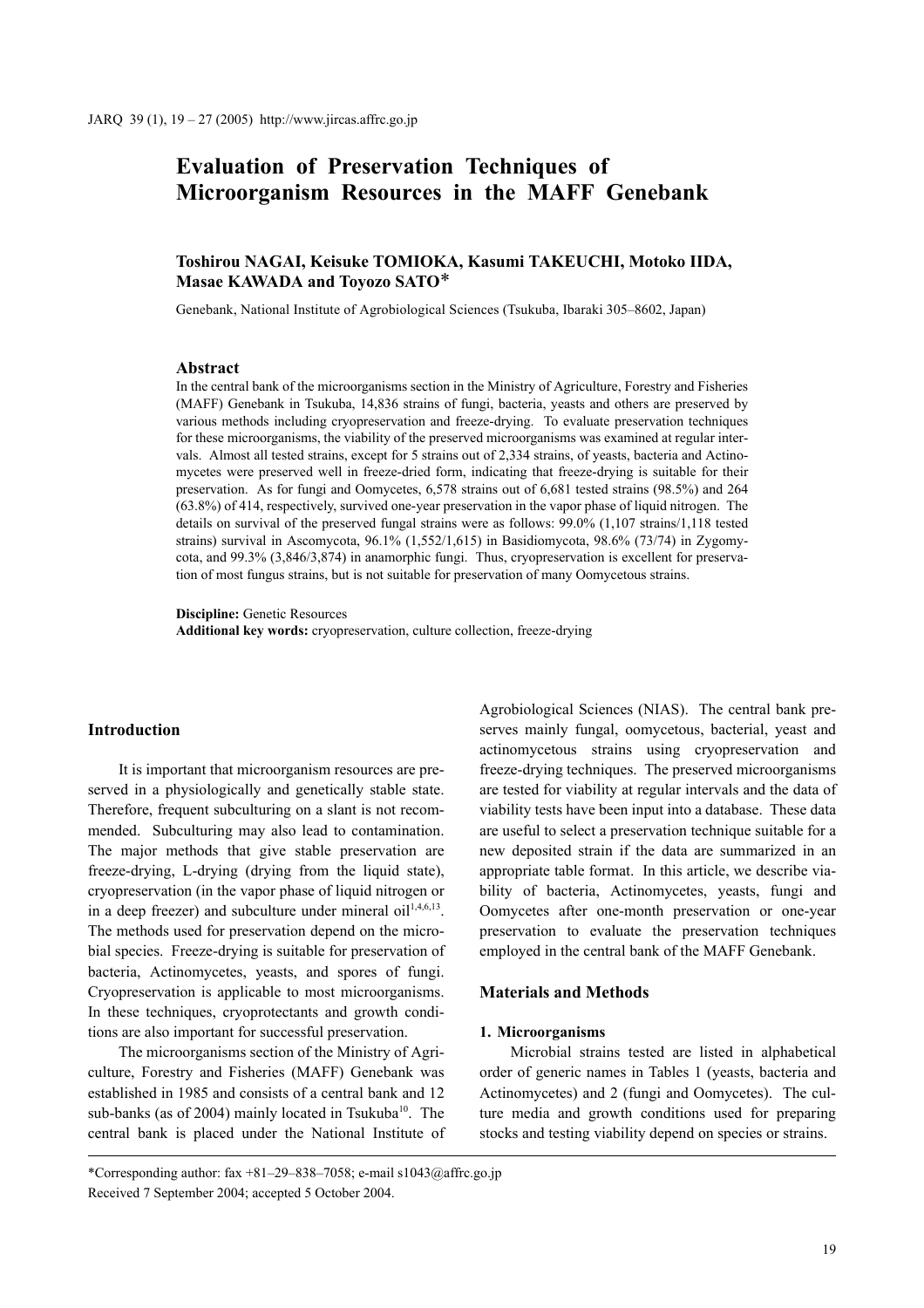T. Nagai et al.

## **2. Freeze-drying method and revival of freeze-dried cells**

A freeze-drying technique was employed for preservation of bacteria, Actinomycetes and yeasts. Cells on a slant culture were suspended in 10% skim milk with 1.5% monosodium glutamate. This cryoprotectant was autoclaved at 115ºC for 15 min, kept in the autoclave overnight, and then autoclaved again at 110ºC for 10 min. The suspension was dispensed to Pyrex ampoules, frozen at –40ºC overnight and freeze-dried under a vacuum lower than 10 mT with a vacuum freeze dryer (Dura- $Dry\mu P$ , FTF Systems Inc., NY). After freeze-drying, ampoules were sealed and cut with a gas burner. The vacuum in ampoules was tested with a Tesla coil. Ampoules keeping a vacuum were preserved at 5ºC.

For reviving freeze-dried cells, they were re-suspended in 100  $\mu$ L of water. The cell suspension was transferred onto an appropriate agar plate medium, such as standard agar or potato peptone glucose agar, and was incubated under conditions where the cells could grow well. Visible growth of the microbial colonies on the plate was assessed as successful preservation.

## **3. Cryopreservation and revival of frozen cells**

Cryopreservation of fungi and Oomycetes and revival of the frozen cells were described previously<sup>7,9</sup>. Briefly, discs (6 mm diam.) were cut out of an agar plate on which mycelia were growing. Five or ten discs were transferred into a plastic vial with a screw cap containing 1 mL of 10% (w/w) glycerol. After cold-hardening in a refrigerator at 5ºC for two to three days and freezing in a deep-freezer at –70ºC for two to three days, the vial was moved to an atmosphere of liquid nitrogen at –165ºC.

For reviving frozen cells, a vial containing frozen cells was thawed quickly in a water bath at 30 to 37ºC. The discs were put on an appropriate agar plate medium, such as potato dextrose agar or V8 agar, and were incubated. Visible growth of fungal colonies from 80% or more of the discs on agar plate medium was assessed as successful preservation.

#### **4. Data processing**

Data of viability tests have been stored in the database in the MAFF Genebank and were output in text data. The data were converted to tables showing the numbers of successfully preserved strains of each genus by a Windows application, seizan.exe (http://www.gene.affrc.go. jp/micro/)<sup>8</sup>.

## **Results and Discussion**

# **1. The MAFF Genebank and preserved microorganisms**

The microorganisms section of the MAFF Genebank (http://genebank.affrc.go.jp/micro/) is one of the culture collections in Japan. It has extensively collected agrobiological microorganism resources, mainly phytopathogenic fungi and bacteria, and held 20,472 strains in 2003. The section is also characteristic in collecting a wide variety of microorganism, from viruses to cultured insect cells. The section consists of the central bank and 12 subbanks. The central bank (NIAS), which was activated in 1989, held 14,836 microbial strains in 2003. The subbanks hold species which are difficult to maintain in the central bank; such as animal pathogenic microorganisms, nematodes and so on.

At regular intervals and before distributing in the case of fungal strains, preserved samples are tested for viability and the records of the tests are input to the database of the MAFF Genebank<sup>3</sup>. The viability data have been accumulated since 1985. There were 27,877 bits of stored viability data in 2003. The viability data consist of scientific name, MAFF accession number, beginning date of preservation, date of test, and result of test in percentage (e.g., "Aeromonas caviae", "118260", "1990/10/01", "1990/10/29", 100). These data are difficult to see in this format whether a new deposited strain could be successfully preserved by our preservation method. So, we summarized the data in a table format showing species, the number of successfully preserved strains for one month and that for one year (Tables 1 and 2).

# **2. Freeze-drying of yeasts, bacteria and Actinomycetes**

The freeze-drying method is routinely applied for the preservation of yeasts, bacteria and Actinomycetes in the central bank. Ampoules which enclose freeze-dried cells are easy to handle in laboratories and easy to send to customers because there is no need of a freezer to keep them. The results of freeze-drying of yeasts, bacteria and Actinomycetes are summarized in Table 1.

One hundred one yeast strains were preserved for one year, and 99.0% (100/101) of the preserved strains could be preserved successfully. Only a *Candida* strain, which was not identified to species, failed to survive for one month. The strain is preserved by cryopreservation in a deep freezer.

Among 1,996 bacterial strains, 1,992 strains survived one-year preservation. Three *Lactobacillus curvatus* strains and one *Pseudomonas fluorescens* strain could not be preserved, so they are preserved by cryopreserva-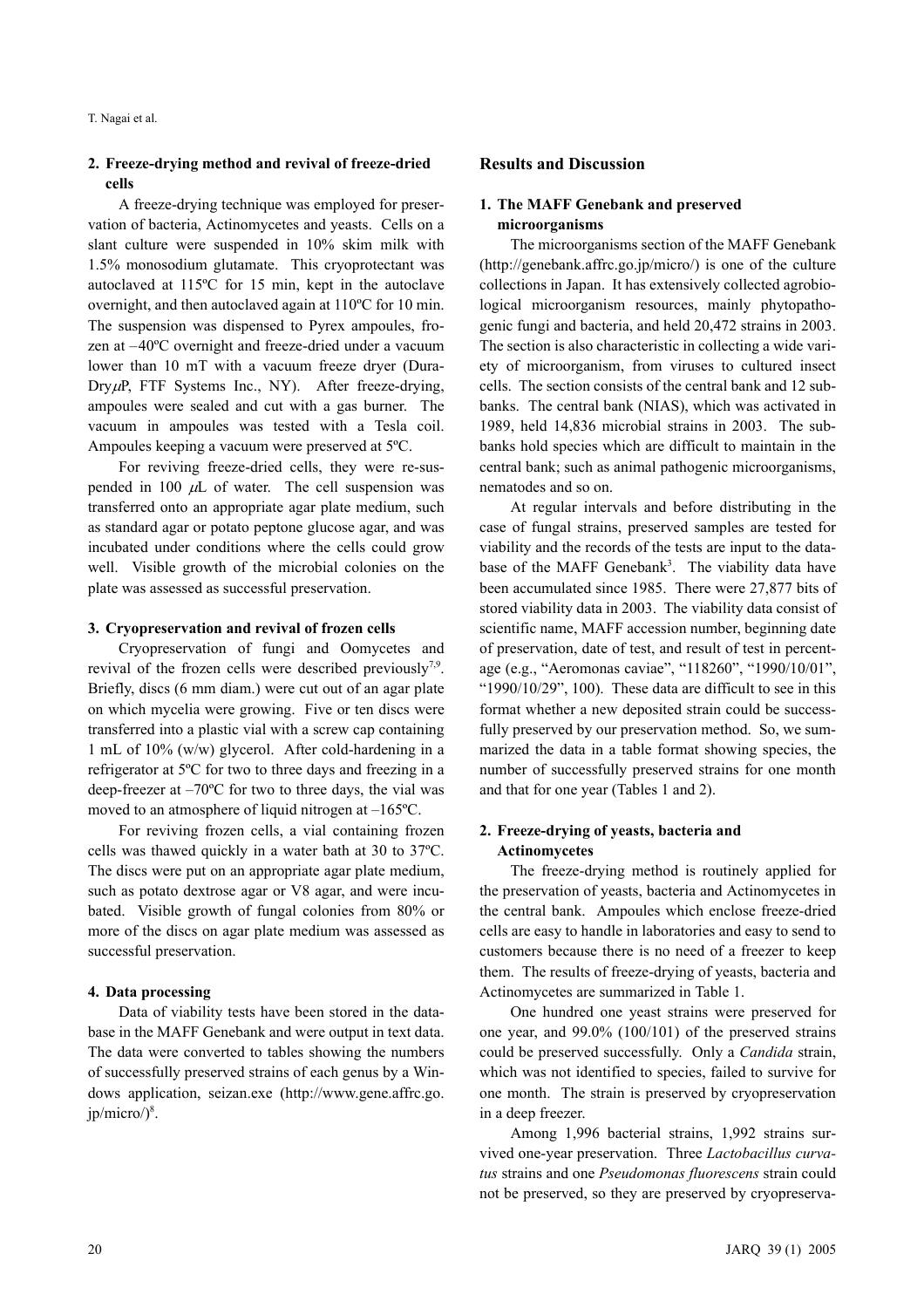#### tion at –40ºC.

As for Actinomycetes, 237 tested strains, most of which belong to *Streptomyces*, could survive one-year preservation.

Although some microbial strains could not be preserved by the freeze-drying method, it was excellent in preserving almost all strains of yeasts, bacteria and Actinomycetes, as reported previously<sup>1</sup>. The MAFF Genebank continues to preserve the freeze-dried cells, and it might demonstrate the results of longer freeze-dried preservation elsewhere.

#### **3. Cryopreservation of fungi and Oomycetes**

In the MAFF Genebank, fungal and oomycetous cells are preserved using cryopreservation, in which the cells in 10% glycerol are preserved in the vapor phase of liquid nitrogen after pre-freezing at –80ºC. This is because mycelia are difficult to preserve by a convenient freeze-drying method. However, spores of some sporeforming species such as *Aspergillus* spp. can be freezedried. Freezing in a deep freezer is one choice; 93.5% of tested Basidiomycetous strains preserved were reportedly alive after one-year preservation or more<sup>2</sup>.

Among 6,681 fungal strains, 6,631 (99.3%) and 6,578 (98.5%) strains survived one-month preservation and one-year preservation, respectively (Table 2). The value of one-year preservation was nearly equal to those of one-month preservation, so whether a strain could be preserved by this method might be determined in one month or less. The survey for longer preservation is under investigation. Percentages of strains surviving one-year preservation in each division were 99.0% (1,107 strains/1,118 tested strains) in Ascomycota, 96.1% (1,552/1,615) in Basidiomycota, 98.6% (73/74) in Zygomycota and 99.3% (3,846/3,874) in anamorphic fungi. These values are compatible with the ones investigated in 2000<sup>9</sup>.

In the preservation of Oomycetes, 72.5% (300/414) and 63.8% (264/414) strains could be preserved successfully for one month and one year, respectively (Table 2). Oomycetous strains are difficult to preserve by cryopreservation as known previously<sup>12</sup>. Our results also show low viabilities of Oomycetes, but whether cells can be preserved by this method depended on species or strains. Interestingly, a recent article said that some *Phytophthora* strains had survived 6 to 23-year storage in water<sup>5</sup>, suggesting a very simple and effective preservation method for Oomycetes.

The cells are frozen under uncontrolled conditions in the MAFF Genebank, that is, they are only frozen in a deep freezer before transferring to the atmosphere of liquid nitrogen. Recently, we began to use Cryo 1ºC Freezing Containers (Nalge Nunc International Corp., NY) for the strains which were difficult to preserve by cryopreservation mentioned above. In this container, samples are able to be frozen at a rate of  $-1^{\circ}$ C/min in a deep freezer. Although the best method to freeze cells is controlled freezing, this requires an expensive programmable freezer<sup>11</sup>. Therefore, cells that can not survive cryopreservation are reluctantly maintained by subculture at the present time.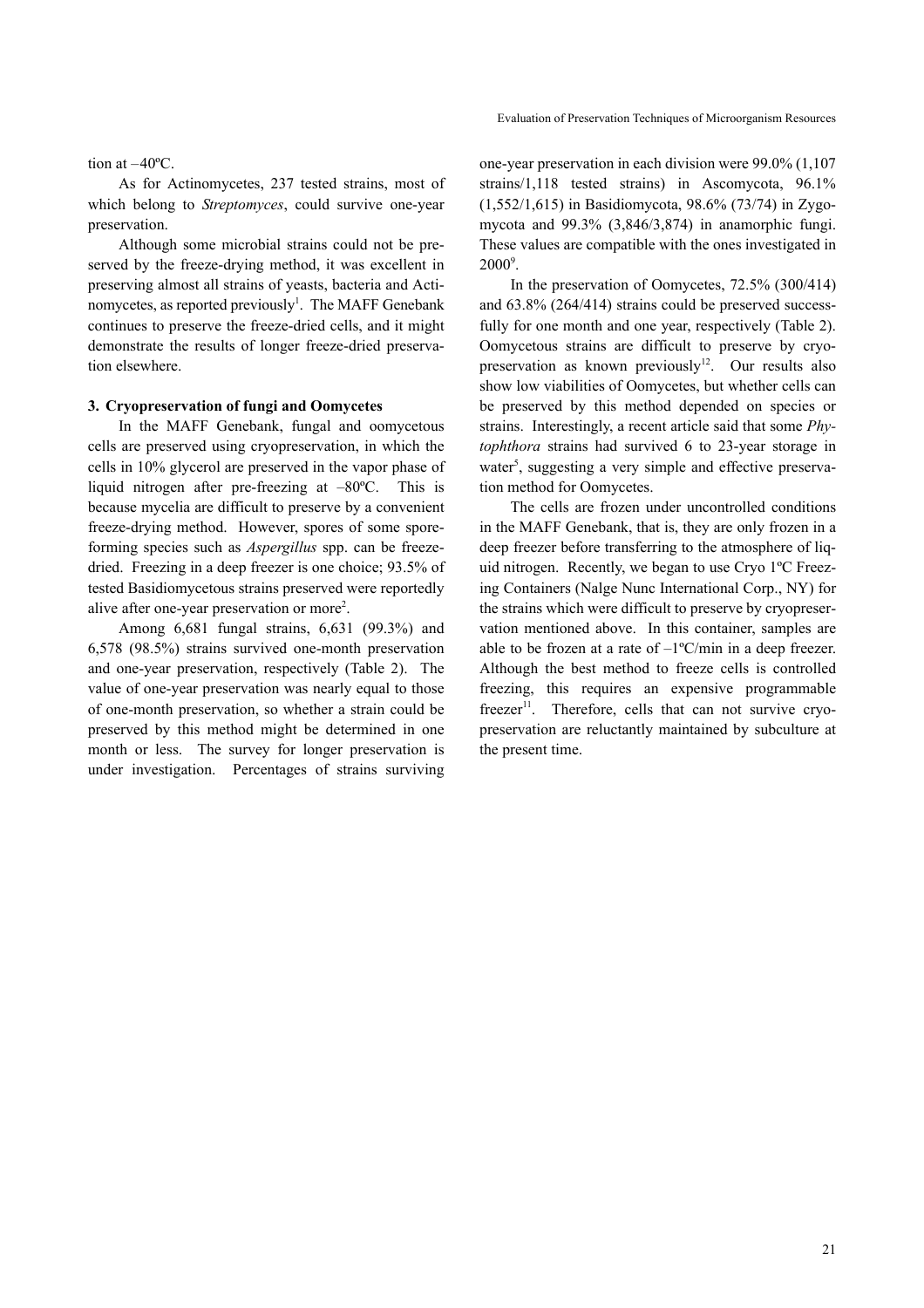### T. Nagai et al.

| Genus             | No. of<br>strains | Preservation term Percentage <sup>c)</sup> |                |             | Genus                | No. of         | Preservation term Percentage <sup>c)</sup>     |                |       |
|-------------------|-------------------|--------------------------------------------|----------------|-------------|----------------------|----------------|------------------------------------------------|----------------|-------|
|                   |                   | 1 month <sup>a)</sup> 1 year <sup>b)</sup> |                |             |                      | strains        | $1$ month <sup>a)</sup> $1$ year <sup>b)</sup> |                |       |
| <b>Yeasts</b>     | 101               | 100                                        | 100            | 99.0        | Erwinia              | 218            | 218                                            | 218            | 100.0 |
| Candida           | 16                | 15                                         | 15             | 93.8        | Escherichia          | 1              | 1                                              | 1              | 100.0 |
| Debaryomyces      | 1                 | 1                                          | 1              | 100.0       | Flavobacterium       | 1              | $\mathbf{1}$                                   | 1              | 100.0 |
| Galactomyces      | 1                 | 1                                          | 1              | 100.0       | Herbaspirillum       | 1              | 1                                              | 1              | 100.0 |
| Hansenula         | 4                 | 4                                          | $\overline{4}$ | 100.0       | Janthinobacterium    | 1              | 1                                              | 1              | 100.0 |
| Hyphopichia       | 1                 | 1                                          | 1              | 100.0       | Lactobacillus        | 41             | 39                                             | 38             | 92.7  |
| Pichia            | 11                | 11                                         | 11             | 100.0       | Lactococcus          | 3              | 3                                              | 3              | 100.0 |
| Pseudozyma        | 1                 | $\mathbf{1}$                               | 1              | 100.0       | Leuconostoc          | 14             | 14                                             | 14             | 100.0 |
| Rhodotorula       | 1                 | $\mathbf{1}$                               | 1              | 100.0       | Methylobacterium     | 1              | 1                                              | 1              | 100.0 |
| Saccharomyces     | 55                | 55                                         | 55             | 100.0       | Methylosinus         | 2              | $\boldsymbol{2}$                               | $\overline{c}$ | 100.0 |
| Torulaspora       | 1                 | $\mathbf{1}$                               | 1              | 100.0       | Micrococcus          | 5              | 5                                              | 5              | 100.0 |
| Zygosaccharomyces | 9                 | 9                                          | 9              | 100.0       | Mycetocola           | 3              | 3                                              | 3              | 100.0 |
|                   |                   |                                            |                |             | Ochrobactrum         | 7              | $\overline{7}$                                 | $\overline{7}$ | 100.0 |
| <b>Bacteria</b>   | 1,996             | 1,994                                      | 1,992          | 99.8        | Pediococcus          | 10             | 10                                             | 10             | 100.0 |
| Aeromonas         | 1                 | $\mathbf{1}$                               | 1              | 100.0       | Proteus              | 1              | 1                                              | 1              | 100.0 |
| Agrobacterium     | 137               | 137                                        | 137            | 100.0       | Pseudoalteromonas    | 1              | 1                                              | 1              | 100.0 |
| Alcaligenes       | 1                 | 1                                          | 1              | 100.0       | Pseudomonas          | 698            | 698                                            | 697            | 99.9  |
| Arthrobacter      | $\overline{c}$    | $\overline{2}$                             | $\overline{2}$ | 100.0       | Ralstonia            | $\overline{2}$ | $\overline{2}$                                 | $\overline{2}$ | 100.0 |
| Azorhizobium      | 6                 | 6                                          | 6              | 100.0       | Rhizobium            | 68             | 68                                             | 68             | 100.0 |
| Azospirillum      | 32                | 32                                         | 32             | 100.0       | Streptococcus        | 4              | $\overline{4}$                                 | $\overline{4}$ | 100.0 |
| <b>Bacillus</b>   | 175               | 175                                        | 175            | 100.0       | Xanthomonas          | 256            | 256                                            | 256            | 100.0 |
| Bradyrhizobium    | 263               | 263                                        | 263            | 100.0       |                      |                |                                                |                |       |
| Burkholderia      | $\overline{2}$    | $\overline{c}$                             | $\mathfrak{2}$ | 100.0       | <b>Actinomycetes</b> | 237            | 237                                            | 237            | 100.0 |
| Corynebacterium   | 36                | 36                                         | 36             | 100.0       | Nocardia             | 4              | 4                                              | $\overline{4}$ | 100.0 |
| Enterococcus      | 3                 | 3                                          | 3              | 100.0       | Nocardiopsis         | $\overline{2}$ | $\overline{2}$                                 | $\overline{2}$ | 100.0 |
|                   |                   |                                            |                | (continued) | Streptomyces         | 231            | 231                                            | 231            | 100.0 |

#### **Table 1. The number of strains of freeze-dried yeasts, bacteria and Actinomycetes which survived after one month or one year of preservation in freeze-dried form**

a): The number of strains that survived after one-month preservation.

b): The number of strains that survived after one-year preservation.

c): The number of strains that survived after one-year preservation / the number of tested strains  $\times$  100.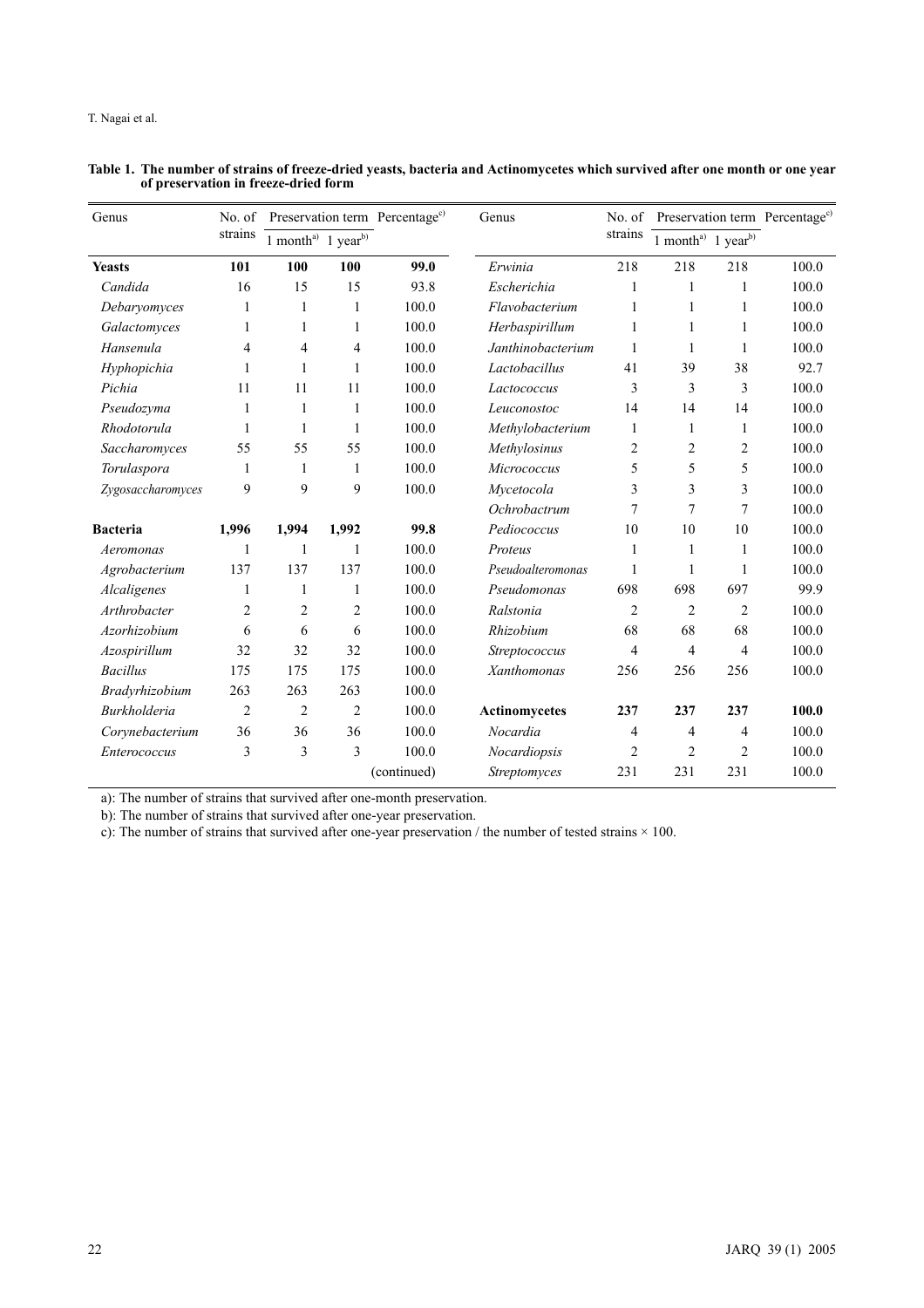| Genus                                 | No. of<br>strains | Preservation term Percentage <sup>c)</sup><br>month <sup>a)</sup> 1 year <sup>b)</sup><br>1 |                                                         | Genus       | No. of<br>strains    |                    | Preservation term Percentage <sup>c)</sup><br>1 month <sup>a)</sup> 1 year <sup>b)</sup> |                         |             |  |  |
|---------------------------------------|-------------------|---------------------------------------------------------------------------------------------|---------------------------------------------------------|-------------|----------------------|--------------------|------------------------------------------------------------------------------------------|-------------------------|-------------|--|--|
| Fungi                                 | 6,681             | 6,631                                                                                       | 6,578                                                   | 98.5        | Leptosphaerulina (4) |                    | Leucostoma (2)                                                                           |                         |             |  |  |
| Ascomycota                            | 1,118             | 1,115                                                                                       | 1,107                                                   | 99.0        | Lophodermium (2)     |                    |                                                                                          |                         |             |  |  |
| Halosphaeria                          | 18                | 18                                                                                          | 17                                                      | 94.4        | Marinospora (9)      | Massarinula (1)    |                                                                                          |                         |             |  |  |
| Morchella                             | 3                 | 3                                                                                           | 2                                                       | 66.7        | Melanconis (8)       |                    | Microascus (1)                                                                           |                         |             |  |  |
| Peziza                                | 5                 | 5                                                                                           | 3                                                       | 60.0        | Monascus (14)        | Monilinia (13)     |                                                                                          |                         |             |  |  |
| Rosellinia                            | 30                | 29                                                                                          | 27                                                      | 90.0        | Monosporascus (2)    | Morenoella (1)     |                                                                                          |                         |             |  |  |
| Scleroderris                          | 9                 | 9                                                                                           | 8                                                       | 88.9        | Mycosphaerella (52)  |                    |                                                                                          |                         |             |  |  |
| Sclerotinia                           | 49                | 49                                                                                          | 48                                                      | 98.0        | Nectria (20)         |                    |                                                                                          | N <sub>emania</sub> (1) |             |  |  |
| Thermoascus                           | 2                 | $\boldsymbol{0}$                                                                            | $\mathbf{0}$                                            | 0.0         | Neocosmospora (3)    |                    |                                                                                          |                         |             |  |  |
| Others*                               | 1,002             | 1,002                                                                                       | 1,002                                                   | 100.0       | Ophiobolus (9)       | Ophionectria (1)   |                                                                                          |                         |             |  |  |
|                                       |                   |                                                                                             | *Others include successfully preserved species in Asco- |             | Ophiostoma (16)      |                    |                                                                                          | Ophiovalsa (3)          |             |  |  |
|                                       |                   |                                                                                             | mycota as below (numbers of tested strains are shown    |             | Pezicula (4)         |                    |                                                                                          | Phaeosphaerella (1)     |             |  |  |
| in parenthesis).                      |                   |                                                                                             |                                                         |             | Phillipsia (1)       |                    |                                                                                          | Phyllachora (1)         |             |  |  |
| Acrospermum (12)                      |                   |                                                                                             | Amphisphaeria (1)                                       |             | Physalospora (1)     |                    |                                                                                          | Plagiosphaera (2)       |             |  |  |
| Apiospora (4)                         |                   |                                                                                             | Apiosporopsis (1)                                       |             | Plectosphaera (4)    |                    | Pleospora (6)                                                                            |                         |             |  |  |
| Arenariomyces (17)                    |                   |                                                                                             | Ascocalyx (5)                                           |             | Pseudoplea (3)       | Pseudovalsella (6) |                                                                                          |                         |             |  |  |
| Aulographum (1)                       |                   |                                                                                             |                                                         |             | Pyrenophora (13)     |                    |                                                                                          |                         |             |  |  |
| Biscogniauxia (3)                     |                   |                                                                                             | Botryosphaeria (23)                                     |             | Remispora (25)       | Rhizina (4)        |                                                                                          |                         |             |  |  |
| Botryotinia (1)                       |                   |                                                                                             | Bulgaria (1)                                            |             | Rosenscheldiella (1) |                    |                                                                                          |                         |             |  |  |
| Byssochlamys (1)                      |                   |                                                                                             |                                                         |             | Sarea (20)           |                    |                                                                                          | Septotinia (4)          |             |  |  |
| Calonectria (17)                      |                   |                                                                                             | Camarops (2)                                            |             | Sordaria (1)         |                    | Sphaerulina (1)                                                                          |                         |             |  |  |
| Ceratocystis (4)                      |                   |                                                                                             | Ceriosporopsis (39)                                     |             | Stromatinia (2)      |                    |                                                                                          |                         |             |  |  |
| Chaetomium (26)                       |                   |                                                                                             | Ciborinia (1)                                           |             | Talaromyces (1)      |                    |                                                                                          | Taphrina (10)           |             |  |  |
| Cistella (21)                         |                   |                                                                                             | Claviceps (11)                                          |             | Thielavia (2)        |                    |                                                                                          | Torpedospora (20)       |             |  |  |
| Cochliobolus (27)                     |                   |                                                                                             | Corollospora (34)                                       |             | Trichocoma (1)       |                    |                                                                                          | Trichoscyphella (8)     |             |  |  |
| Cryphonectria (13)                    |                   |                                                                                             | Cryptodiaporthe (5)                                     |             | Valsa (33)           |                    |                                                                                          | Valsella (1)            |             |  |  |
| Cucurbidothis (1)                     |                   |                                                                                             | Cyclodothis (1)                                         |             | Venturia (7)         |                    |                                                                                          |                         |             |  |  |
| Daldinia (2)                          |                   |                                                                                             | Diaporthe (40)                                          |             | Xylaria (8)          |                    |                                                                                          |                         |             |  |  |
| Diaporthopsis (1)                     |                   |                                                                                             | Diatrype (5)                                            |             |                      |                    |                                                                                          |                         |             |  |  |
| Diatrypella (2)                       |                   |                                                                                             | Dicarpella (1)                                          |             | <b>Basidiomycota</b> | 1,615              | 1,587                                                                                    | 1,552                   | 96.1        |  |  |
| Didymosphaeria (1)                    |                   |                                                                                             | Discostroma (1)                                         |             | Amanita              | 3                  | 3                                                                                        | $\overline{c}$          | 66.7        |  |  |
| Dothidea (2)                          |                   |                                                                                             |                                                         |             | Amauroderma          | $10\,$             | $10\,$                                                                                   | $\boldsymbol{9}$        | 90.0        |  |  |
| Endothia (34)                         |                   |                                                                                             | Entonaema (1)                                           |             | Armillaria           | 56                 | 53                                                                                       | 53                      | 94.6        |  |  |
| Epichloe (10)                         |                   |                                                                                             | Eudarluca (2)                                           |             | Auricularia          | 17                 | 16                                                                                       | 14                      | 82.4        |  |  |
| Eurotium (2)                          |                   |                                                                                             |                                                         |             | Ceratobasidium       | $44\,$             | 41                                                                                       | 39                      | 88.6        |  |  |
| Gaeumannomyces (1)                    |                   |                                                                                             | Gibberella (60)                                         |             | Coprinus             | 13                 | 13                                                                                       | 12                      | 92.3        |  |  |
| Glomerella (42)                       |                   |                                                                                             | Gnomonia (1)                                            |             | Corticium            | 46                 | 45                                                                                       | 45                      | 97.8        |  |  |
| Graphostroma (6)                      |                   |                                                                                             | Grovesinia (5)                                          |             | Eichleriella         | 10                 | $10\,$                                                                                   | 8                       | $80.0\,$    |  |  |
| Guignardia (49)                       |                   |                                                                                             | Gyromitra (1)                                           |             | Exobasidium          | 38                 | 35                                                                                       | 34                      | 89.5        |  |  |
| Halbania (1)                          |                   | Halosarpheia (15)                                                                           |                                                         | Ganoderma   | $28\,$               | $27\,$             | $27\,$                                                                                   | 96.4                    |             |  |  |
| Halosphaeriopsis (20)<br>Helotium (1) |                   |                                                                                             | Gloeoporus                                              | 5           | 4                    | 4                  | 80.0                                                                                     |                         |             |  |  |
| Hypomyces (13)                        |                   |                                                                                             | Hypoxylon (53)                                          |             | Grifola              | 9                  | 9                                                                                        | 8                       | 88.9        |  |  |
| Khuskia (1)                           |                   |                                                                                             |                                                         |             | Hebeloma             | 5                  | 5                                                                                        | 4                       | 80.0        |  |  |
| Lachnellula (3)                       |                   |                                                                                             | Leptosphaeria (1)                                       |             | Helicobasidium       | 15                 | 12                                                                                       | 11                      | 73.3        |  |  |
|                                       |                   |                                                                                             |                                                         | (continued) |                      |                    |                                                                                          |                         | (continued) |  |  |

**Table 2. The number of strains of fungi and Oomycetes which survived after one month or one year of preservation in the vapor phase of liquid nitrogen**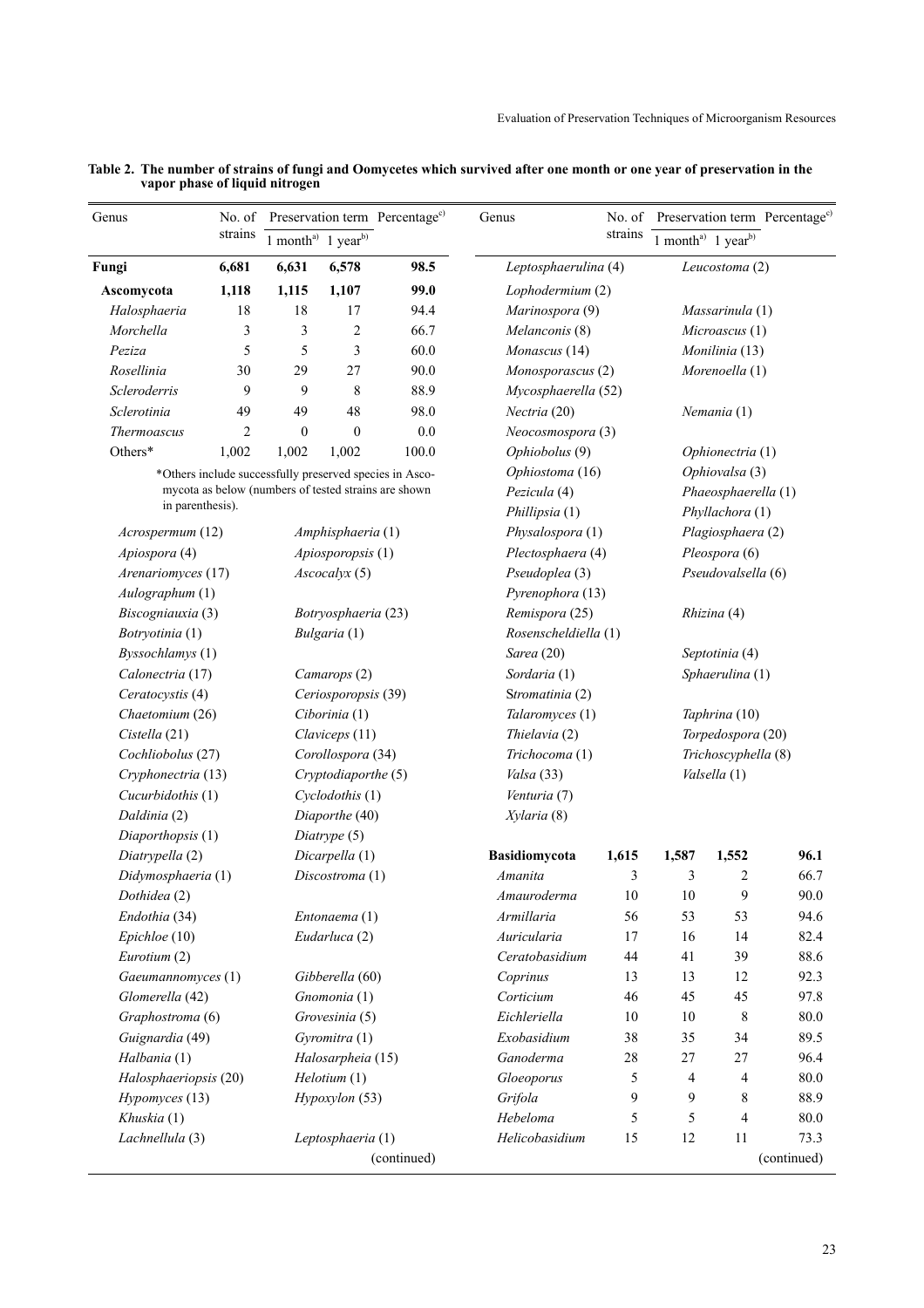T. Nagai et al.

| Genus                              |              | No. of Preservation term Percentage <sup>c)</sup>    |                        |                                                            |                    |                    |  |  |
|------------------------------------|--------------|------------------------------------------------------|------------------------|------------------------------------------------------------|--------------------|--------------------|--|--|
|                                    | strains      | 1 month <sup>a)</sup> 1 year <sup>b)</sup>           |                        |                                                            |                    |                    |  |  |
| <i>Inonotus</i>                    | 13           | 13                                                   | 12                     | 92.3                                                       | Daedaleopsis (3)   | Datronia (2)       |  |  |
| Ischnoderma                        | 5            | 3                                                    | 3                      | 60.0                                                       | Dictyopanus (7)    | Diplomitoporus (3) |  |  |
| Laccaria                           | 3            | 3                                                    | $\overline{c}$         | 66.7                                                       | Ditiola (1)        |                    |  |  |
| Lampteromyces                      | 14           | 14                                                   | 13                     | 92.9                                                       | Earliella (2)      | Echinoporia (2)    |  |  |
| Lepista                            | 6            | 5                                                    | 5                      | 83.3                                                       | Elfvingia (1)      | Elmerina(1)        |  |  |
| Leucoagaricus                      | 5            | 3                                                    | 3                      | 60.0                                                       | Erythromyces (2)   | Exidia(1)          |  |  |
| Leucopaxillus                      | 3            | 3                                                    | $\overline{c}$         | 66.7                                                       | Exidiopsis (1)     |                    |  |  |
| Lyophyllum                         | 17           | 17                                                   | 16                     | 94.1                                                       | Favolaschia (1)    | <i>Favolus</i> (3) |  |  |
| Naematoloma                        | 38           | 37                                                   | 35                     | 92.1                                                       | Femsjonia (3)      | Fibroporia (1)     |  |  |
| Oudemansiella                      | 20           | 20                                                   | 19                     | 95.0                                                       | Filoboletus (3)    | Fistulina (5)      |  |  |
| Panellus                           | 30           | 30                                                   | 29                     | 96.7                                                       | Flammulina (18)    | Flavodon (1)       |  |  |
| Pholiota                           | 122          | 122                                                  | 121                    | 99.2                                                       | Fomes (5)          | Fomitella (1)      |  |  |
| Pluteus                            | $\mathbf{1}$ | 1                                                    | $\boldsymbol{0}$       | 0.0                                                        | Fomitiporia (3)    | Fomitopsis (12)    |  |  |
| Polyporus                          | 24           | 24                                                   | 23                     | 95.8                                                       | Galerina (1)       | Gloeophyllum (4)   |  |  |
| Protodaedalea                      | 2            | $\overline{2}$                                       | 1                      | 50.0                                                       | Grammothele (2)    | Graphiola (4)      |  |  |
| Psilocybe                          | 5            | 5                                                    | 4                      | 80.0                                                       | Guepinia (4)       | Gymnopilus (7)     |  |  |
| Rhizopogon                         | $\mathbf{1}$ | $\boldsymbol{0}$                                     | $\boldsymbol{0}$       | 0.0                                                        | Gyrodontium (2)    |                    |  |  |
| Rigidoporus                        | 9            | 9                                                    | 8                      | 88.9                                                       | Hapalopilus (1)    |                    |  |  |
|                                    |              |                                                      |                        |                                                            |                    | Hericium (9)       |  |  |
| Rozites                            | 1            | $\mathbf{0}$                                         | $\boldsymbol{0}$       | 0.0                                                        | Heterobasidion (4) | Hirschioporus (1)  |  |  |
| Serpula                            | 4            | $\overline{2}$                                       | $\overline{c}$         | 50.0                                                       | Hydnochaete (4)    | Hygrophoropsis (1) |  |  |
| Suillus                            | 9            | 8                                                    | $\tau$                 | 77.8                                                       | Hymenochaete (5)   | Hyphodontia (1)    |  |  |
| Tricholoma                         | 88           | 88                                                   | 83                     | 94.3                                                       | Hypsizygus (18)    |                    |  |  |
| Ustilago                           | 21           | 20                                                   | $20\,$                 | 95.2                                                       | Irpex(5)           |                    |  |  |
| Volvariella                        | 1            | 1                                                    | $\boldsymbol{0}$       | 0.0                                                        | Junghuhnia (4)     |                    |  |  |
| Others*                            | 874          | 874                                                  | 874                    | 100.0                                                      | Kuehneromyces (2)  |                    |  |  |
|                                    |              |                                                      |                        | *Others include successfully preserved species in Basidio- | Lactarius (2)      | Laeticorticium (1) |  |  |
|                                    |              | mycota as below (numbers of tested strains are shown |                        |                                                            | Laetiporus (12)    | Laetisaria (1)     |  |  |
| in parenthesis).                   |              |                                                      |                        | Lanopila (1)                                               | Laricifomes (1)    |                    |  |  |
| Abortiporus (2)                    |              |                                                      | Agaricus (6)           |                                                            | Lentinellus (1)    | Lentinula (10)     |  |  |
| Agrocybe (4)                       |              |                                                      | Amyloporia (1)         |                                                            | Lentinus (20)      | Lenzites (3)       |  |  |
| Amylostereum (2)                   |              |                                                      | Anthracophyllum (3)    |                                                            | Lepiota (3)        | Leucocoprinus (4)  |  |  |
| Antrodia (6)                       |              |                                                      | Antrodiella (1)        |                                                            | Linderia (1)       | Loweporus (3)      |  |  |
| Armillariella (9)                  |              |                                                      | Asterophora (3)        |                                                            | Lycoperdon (1)     |                    |  |  |
| Bjerkandera (5)                    |              |                                                      | Bondarzewia (1)        |                                                            | Macrolepiota (6)   | Marasmius (21)     |  |  |
| Botryobasidium (1)                 |              |                                                      |                        |                                                            | Megasporoporia (2) | Merulius (4)       |  |  |
| Calocera (4)<br>Calvatia (4)       |              |                                                      | Microporus (2)         | Mundkurella (4)                                            |                    |                    |  |  |
| Ceriporia (1)<br>Ceriporiopsis (4) |              |                                                      | Mycena (10)            | Mycoacia (1)                                               |                    |                    |  |  |
| Cerrena (1)<br>Chlorophyllum (1)   |              |                                                      | Mycoleptodonoides (11) |                                                            |                    |                    |  |  |
| Clavicorona (1)<br>Clitocybe (2)   |              |                                                      | Neolentinus (8)        | Nia(10)                                                    |                    |                    |  |  |
| Collybia (6)<br>Coniophora (1)     |              |                                                      | Oligoporus (5)         | Omphalotus (2)                                             |                    |                    |  |  |
| Coriolopsis (6)<br>Coriolus (9)    |              |                                                      | Oxyporus (2)           |                                                            |                    |                    |  |  |
| Crinipellis (1)                    |              |                                                      | Cryptoporus (3)        |                                                            | Panaeolina (2)     | Panaeolus (2)      |  |  |
| Cyclomyces (1)                     |              |                                                      | Cyptotrama (2)         |                                                            | Panus (5)          | Paxillus (3)       |  |  |
| Dacrymyces (5)                     |              |                                                      | Daedalea (11)          |                                                            | Pellicularia (1)   | Perenniporia (13)  |  |  |
|                                    |              |                                                      |                        | (continued)                                                |                    | (continued)        |  |  |

#### **Table 2. The number of strains of fungi and Oomycetes which survived after one month or one year of preservation in the vapor phase of liquid nitrogen (continued)**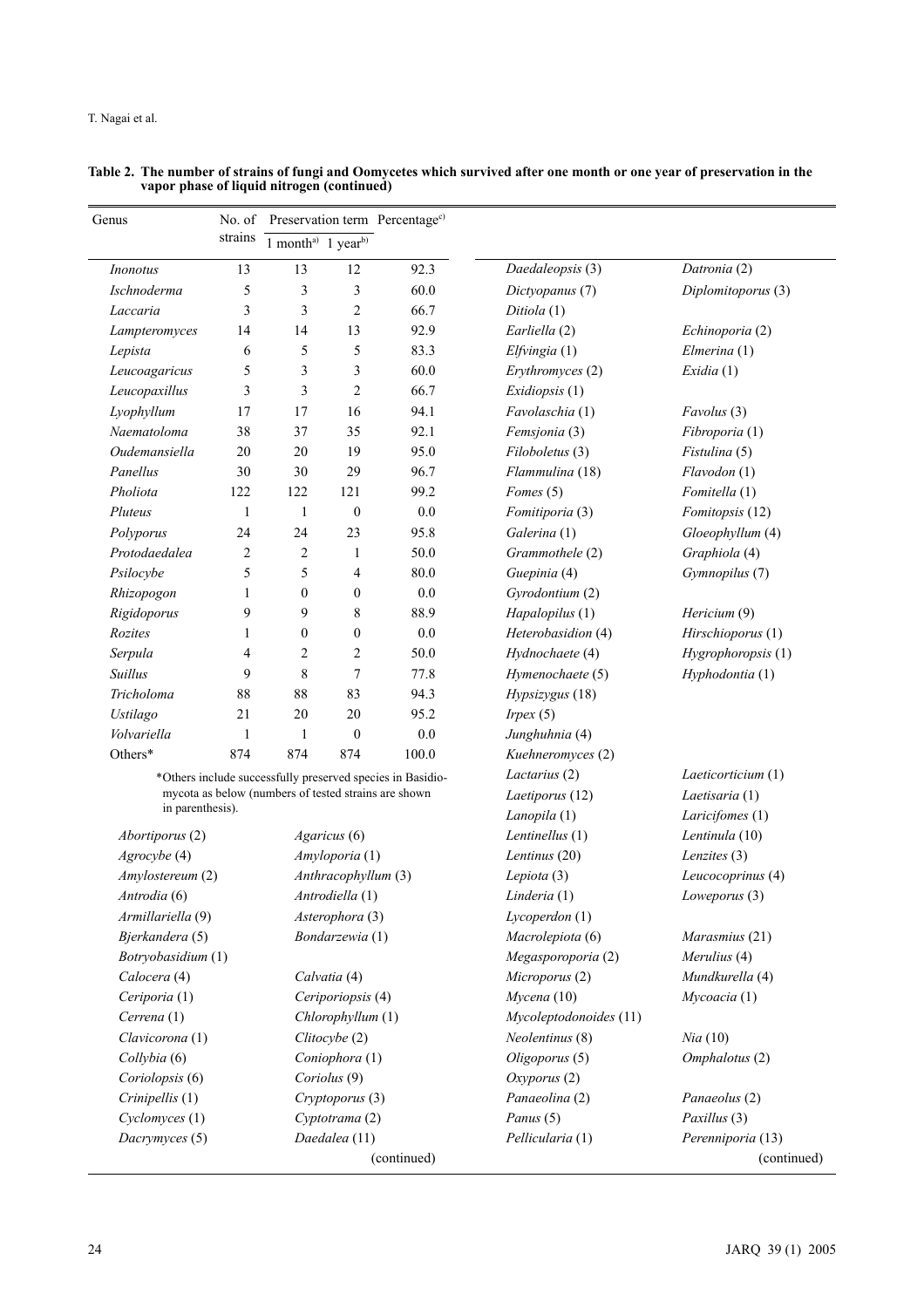| Genus                               | No. of                                                                                                          | Preservation term Percentage <sup>c)</sup> |                    |                        | Genus                                                     | No. of           | Preservation term Percentage <sup>c)</sup> |                      |             |
|-------------------------------------|-----------------------------------------------------------------------------------------------------------------|--------------------------------------------|--------------------|------------------------|-----------------------------------------------------------|------------------|--------------------------------------------|----------------------|-------------|
| strains                             |                                                                                                                 | 1 month <sup>a)</sup> 1 year <sup>b)</sup> |                    |                        |                                                           | strains          | 1 month <sup>a)</sup> 1 year <sup>b)</sup> |                      |             |
| Phaeolepiota (3)                    |                                                                                                                 | Phaeolus (5)                               |                    | Anamorphic fungi 3,874 |                                                           | 3,856            | 3,846                                      | 99.3                 |             |
|                                     | Phanerochaete (1)<br>Phellinus (63)                                                                             |                                            |                    |                        | Cercospora                                                | 209              | 209                                        | 207                  | 99.0        |
| Phlebia (1)                         | Phleogena (33)                                                                                                  |                                            |                    | Fusarium               | 776                                                       | 767              | 767                                        | 98.8                 |             |
| Phylloporia (2)                     |                                                                                                                 |                                            | Phyllotopsis (1)   |                        | Pestalotiopsis                                            | 144              | 144                                        | 143                  | 99.3        |
| Piptoporus (8)                      |                                                                                                                 |                                            | Platygloea (12)    |                        | Rhizoctonia                                               | 258              | 250                                        | 245                  | 95.0        |
| Pleurocybella (6)                   |                                                                                                                 | Rhynchosporium                             | 8                  | 7                      | 7                                                         | 87.5             |                                            |                      |             |
| Plicaturopsis (2)                   | Pleurotus (52)<br>Podoscypha (1)                                                                                |                                            |                    |                        | Selenophoma                                               | 4                | 4                                          | 3                    | 75.0        |
| Polyporellus (5)                    | Poria (6)                                                                                                       |                                            |                    | Sphaceloma             | 7                                                         | $\boldsymbol{7}$ | 6                                          | 85.7                 |             |
|                                     | Porodaedalea (4)<br>Psathyrella (1)                                                                             |                                            |                    |                        | Others*                                                   | 2,468            | 2,468                                      | 2,468                | 100.0       |
| Pseudoclitocybe (1)                 |                                                                                                                 |                                            | Pseudocolus (2)    |                        | *Others include successfully preserved species in anamor- |                  |                                            |                      |             |
| Pseudomerulius (1)                  |                                                                                                                 |                                            | Pulcherricium (2)  |                        | phic fungi as below (numbers of tested strains are shown  |                  |                                            |                      |             |
| Pycnoporus (8)                      |                                                                                                                 |                                            | Pyrofomes (3)      |                        | in parenthesis).                                          |                  |                                            |                      |             |
| Ramaria (1)                         |                                                                                                                 |                                            | Rhodophyllus (1)   |                        | Acremoniella (5)                                          |                  | Acremonium (6)                             |                      |             |
| Rhodotus (1)                        |                                                                                                                 |                                            | Ripartitella (1)   |                        | Acrocylindrium (1)                                        |                  | Acrodictys (1)                             |                      |             |
| Roseofomes (1)                      |                                                                                                                 |                                            | Russula (1)        |                        | Actinopelte (1)                                           | Albophoma (1)    |                                            |                      |             |
| Sarcodon (1)                        |                                                                                                                 |                                            | Schizophyllum (9)  |                        | Alternaria (75)                                           | Apiocarpella (2) |                                            |                      |             |
| Schizopora (2)                      |                                                                                                                 |                                            |                    |                        | Arthrinium (18)                                           |                  | Arthrobotrys (3)                           |                      |             |
| Sorosporium (5)                     | Sebacina (15)<br>Sparassis (5)                                                                                  |                                            |                    |                        | Arthrographis (2)                                         |                  | Ascochyta (16)                             |                      |             |
| Spongiporus (5)                     | Steccherinum (3)                                                                                                |                                            |                    |                        | Aspergillus (100)                                         |                  | Asperisporium (3)                          |                      |             |
| Stereum (10)                        | Stilbum (1)                                                                                                     |                                            |                    |                        | Asterosporium (1)                                         |                  |                                            | Aureobasidium (13)   |             |
| Strobilurus (3)                     | Stropharia (3)                                                                                                  |                                            |                    |                        | Bartalinia (1)                                            |                  |                                            | Beauveria (15)       |             |
| Thanatephorus (1)<br>Theleporus (1) |                                                                                                                 |                                            |                    | Beltrania (2)          |                                                           |                  | Bipolaris (47)                             |                      |             |
| Tilletia (4)                        | Tinctoporellus (4)                                                                                              |                                            |                    |                        | Botryodiplodia (8)                                        |                  |                                            | Botryotrichum (5)    |             |
| Trametes (26)                       |                                                                                                                 |                                            | Tremella (2)       |                        | Botrytis (49)                                             |                  |                                            |                      |             |
| Trichaptum (5)                      |                                                                                                                 |                                            | Tricholomopsis (1) |                        | Camarosporium (1)                                         |                  |                                            | Camposporium (1)     |             |
|                                     |                                                                                                                 |                                            |                    |                        |                                                           |                  |                                            |                      |             |
| Typhula (48)                        |                                                                                                                 | Tyromyces (3)                              |                    |                        | Catinula (1)                                              |                  |                                            | Cephaliophora (2)    |             |
| Waitea (20)                         |                                                                                                                 | Wolfiporia (3)                             |                    |                        | Cephalosporium (11)                                       |                  |                                            | Cercosporella (6)    |             |
| Xeromphalina (10)                   |                                                                                                                 | Xerula (2)                                 |                    | Cercosporidium (7)     |                                                           |                  | Chalara (2)                                |                      |             |
| <i>Xylobolus</i> (7)                |                                                                                                                 |                                            |                    |                        | Chalaropsis (1)                                           |                  | Chromelosporium (3)                        |                      |             |
|                                     |                                                                                                                 |                                            |                    |                        | Chrysosporium (1)                                         | Cladorrhinum (3) |                                            |                      |             |
| Zygomycota                          | 74                                                                                                              | 73                                         | 73                 | 98.6                   | Cladosporium (68)                                         |                  |                                            | Codinaea (1)         |             |
| Choanephora                         | $\mathfrak{D}$                                                                                                  | -1                                         | -1                 | 50.0                   | Colletotrichum (282)                                      |                  |                                            | Coniella (8)         |             |
| Others*                             | 72                                                                                                              | 72                                         | 72                 | 100.0                  | Coniothyrium (3)                                          |                  |                                            | Corynespora (45)     |             |
|                                     | *Others include successfully preserved species in Zygo-<br>mycota as below (numbers of tested strains are shown |                                            |                    |                        | Coryneum (1)                                              |                  | Cristulariella (2)                         |                      |             |
| in parenthesis).                    |                                                                                                                 |                                            |                    |                        | Cryptosporiopsis (11)                                     |                  |                                            | Curvularia (41)      |             |
|                                     |                                                                                                                 |                                            |                    |                        | Cylindrocarpon (21)                                       |                  |                                            | Cylindrocladium (33) |             |
| Absidia (4)                         |                                                                                                                 |                                            |                    |                        | Cylindrosporium (1)                                       |                  |                                            | Cytophoma (1)        |             |
| Cunninghamella (2)                  |                                                                                                                 |                                            |                    |                        | Cytospora (17)                                            |                  |                                            |                      |             |
| Gongronella (3)                     |                                                                                                                 |                                            |                    | Dactylaria (1)         |                                                           | Dematophora (4)  |                                            |                      |             |
| Mortierella (37)<br>Mucor(8)        |                                                                                                                 |                                            |                    | Dendrodochium (1)      |                                                           | Dendrophoma (3)  |                                            |                      |             |
| Rhizopus (11)                       |                                                                                                                 |                                            |                    |                        | Dendryphion (1)                                           |                  |                                            | Dictyochaeta (1)     |             |
| Syncephalastrum (2)                 |                                                                                                                 |                                            |                    |                        | Dinemasporium (2)                                         |                  | Diplodia (12)                              |                      |             |
| Umbelopsis (5)                      |                                                                                                                 |                                            |                    |                        | Diplodina (2)                                             |                  |                                            | Discosia (6)         |             |
|                                     |                                                                                                                 |                                            |                    |                        | Discula (1)                                               |                  |                                            | Doratomyces (1)      |             |
|                                     |                                                                                                                 |                                            |                    | (continued)            |                                                           |                  |                                            |                      | (continued) |

**Table 2. The number of strains of fungi and Oomycetes which survived after one month or one year of preservation in the vapor phase of liquid nitrogen (continued)**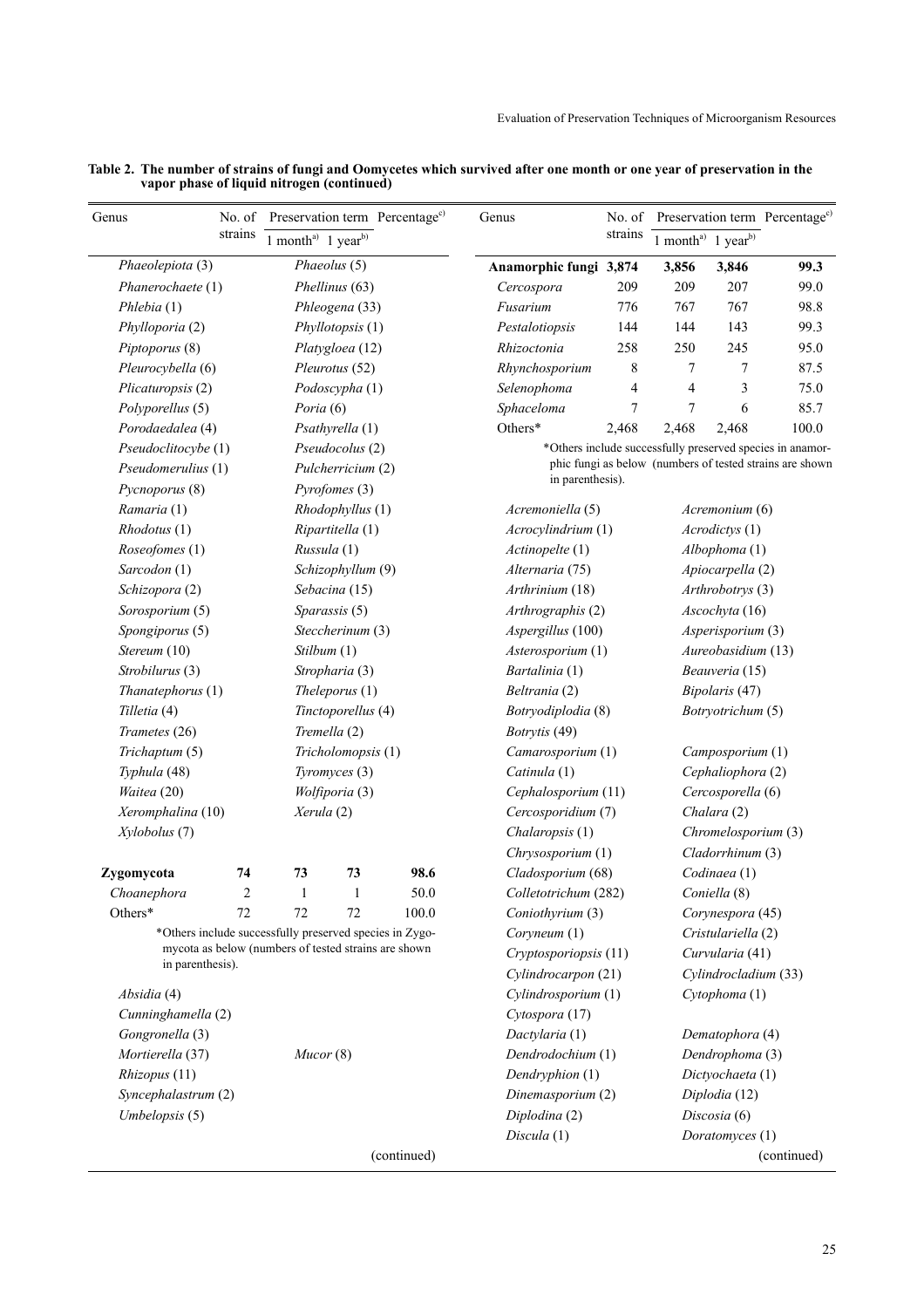|                                    |                           | Genus               | No. of                |                                                         |                          | Preservation term Percentage <sup>c)</sup> |  |
|------------------------------------|---------------------------|---------------------|-----------------------|---------------------------------------------------------|--------------------------|--------------------------------------------|--|
|                                    |                           | strains             |                       | 1 month <sup>a)</sup> 1 year <sup>b)</sup>              |                          |                                            |  |
| Dothiorella (9)                    | Dothistroma (2)           | Phomopsis (91)      | Phyllosticta (34)     |                                                         |                          |                                            |  |
| Drechslera (23)                    | Duosporium (2)            | Pithomyces (8)      |                       |                                                         | Pleiochaeta (1)          |                                            |  |
| Ellisiella (1)                     | Embellisia (1)            |                     | Pseudocercospora (94) |                                                         | Pseudocercosporella (42) |                                            |  |
| Endophragmia (1)                   | Endothiella (1)           |                     | Pyrenochaeta (35)     |                                                         | Pyricularia (113)        |                                            |  |
| Ephelis (14)                       | Epicoccum (17)            | Racodium (1)        |                       | Raffaelea (3)                                           |                          |                                            |  |
| Exserohilum (10)                   |                           | Ramichloridium (12) |                       |                                                         | Ramularia (3)            |                                            |  |
| Fulvia (5)                         | Fusicoccum (4)            | Rhizosphaera (9)    |                       | Robillarda (2)                                          |                          |                                            |  |
| Geotrichum (1)                     | Gliocladium (12)          | Sclerotium (33)     |                       | Scolecobasidium (2)                                     |                          |                                            |  |
| Gloeocercospora (11)               | Gloeosporium (4)          | Scolicotrichum (2)  |                       | Scopulariopsis (2)                                      |                          |                                            |  |
| Gonytrichum (1)                    |                           | Seimatosporium (2)  |                       |                                                         | Seiridium (14)           |                                            |  |
| Haplosporella (1)                  | Helicomyces (1)           | Septogloeum (1)     |                       |                                                         | Septonema (3)            |                                            |  |
| Helminthosporium (49)              | Hendersonula (1)          | Septoria (30)       |                       |                                                         | Septotis (3)             |                                            |  |
| Heterosporium (3)                  | Humicola (14)             | Spegazzinia (1)     |                       | Sphaerellopsis (80)                                     |                          |                                            |  |
| Hyalodendron (1)                   | Hyphodiscosia (1)         | Sphaeropsis (5)     |                       | Spicellum (3)                                           |                          |                                            |  |
| Irpicomyces (1)                    |                           | Sporidesmium (5)    |                       | Stachybotrys (2)                                        |                          |                                            |  |
| Kabatiella (2)                     |                           | Stagonospora (5)    |                       | Staphylotrichum (3)                                     |                          |                                            |  |
| Lasiodiplodia (17)                 | Leptochlamys (1)          | Stemphylium (14)    | Stigmina (6)          |                                                         |                          |                                            |  |
| Leptographium (2)                  | Leucocytospora (1)        | Strasseriopsis (2)  |                       |                                                         |                          |                                            |  |
| Macrophoma (22)                    | Macrophomina (16)         | Taeniolella (1)     |                       |                                                         | Tetracladium (2)         |                                            |  |
| Mammaria (1)<br>Mariannaea (1)     |                           | Thielaviopsis (3)   |                       | Thysanophora (1)                                        |                          |                                            |  |
| Marssonina (5)                     | Melanconium (7)           | Ticogloea (1)       |                       | Torula (5)                                              |                          |                                            |  |
| Metarhizium (10)                   | Microdochium (1)          | Torulomyces (1)     |                       |                                                         | Trichocladium (11)       |                                            |  |
| Microsphaeropsis (1)               | Microsporum (1)           | Trichoderma (32)    |                       | Trichothecium (5)                                       |                          |                                            |  |
| Monacrosporium (5)                 | Monilia (5)               | Trinacrium (1)      |                       |                                                         | Tripospermum (1)         |                                            |  |
| Monilochaetes (1)                  | Monochaetia (2)           | Tritirachium (2)    |                       |                                                         | Trochophora (7)          |                                            |  |
| Monocillium (1)                    | Monodictys (1)            | Truncatella (1)     |                       |                                                         | Tubakia (4)              |                                            |  |
| Monostichella (2)                  | Monotosporella (1)        | Tubercularia (3)    |                       |                                                         |                          |                                            |  |
| Myceliophthora (1)                 | Mycocentrospora (2)       | Ulocladium (6)      |                       |                                                         | Ustilaginoidea (2)       |                                            |  |
| Mycovellosiella (3)                | Myrothecium (28)          | Verticillium (165)  |                       | Volutella (2)                                           |                          |                                            |  |
| Myxosporium (1)                    |                           | Wallemia (1)        |                       | Wiesneriomyces (1)                                      |                          |                                            |  |
| Naranus (1)                        | Nigroporus (2)            |                     |                       |                                                         |                          |                                            |  |
| Nigrospora (31)                    | Nodulisporium (3)         | <b>Oomvcetes</b>    | 414                   | 300                                                     | 264                      | 63.8                                       |  |
| Nomuraea (3)                       |                           | Achlya              | 15                    | 1                                                       | $\boldsymbol{0}$         | 0.0                                        |  |
| Ochroconis (3)                     | Oedocephalum (1)          | Aphanomyces         | 6                     | 2                                                       | 2                        | 33.3                                       |  |
| Oidiodendron (10)                  | Ordus(1)                  | Dictyuchus          | 6                     | $\boldsymbol{0}$                                        | $\theta$                 | $0.0\,$                                    |  |
| Ovularia (6)                       |                           | Phytophthora        | 114                   | 97                                                      | 88                       | 77.2                                       |  |
| Pachybasium (1)                    | Paecilomyces (14)         | Pythium             | 266                   | 196                                                     | 170                      | 63.9                                       |  |
| Papulaspora (4)                    | Paracercospora (1)        | Thraustotheca       | 4                     | $\mathbf{1}$                                            | 1                        | 25.0                                       |  |
| Penicillium (12)                   | Periconia (5)             | Others*             | 3                     | 3                                                       | 3                        | 100.0                                      |  |
| Periconiella (1)                   | Pestalotia (50)           |                     |                       | *Others include successfully preserved species in Oomy- |                          |                                            |  |
| Phaeoisariopsis (6)                | Phaeoseptoria (4)         |                     |                       | cete as below (numbers of tested strains are shown in   |                          |                                            |  |
|                                    | Phialophora (17)          | parenthesis).       |                       |                                                         |                          |                                            |  |
| Phialomyces (1)<br>Phloeospora (2) |                           |                     |                       |                                                         |                          |                                            |  |
|                                    | Phoma (49)<br>(continued) | Plectospira (1)     |                       |                                                         |                          |                                            |  |
|                                    |                           | Saprolegnia (2)     |                       |                                                         |                          |                                            |  |

#### **Table 2. The number of strains of fungi and Oomycetes which survived after one month or one year of preservation in the vapor phase of liquid nitrogen (continued)**

a): The number of strains that survived after one-month preservation.

b): The number of strains that survived after one-year preservation.

c): The number of strains that survived after one-year preservation / the number of tested strains  $\times$  100.